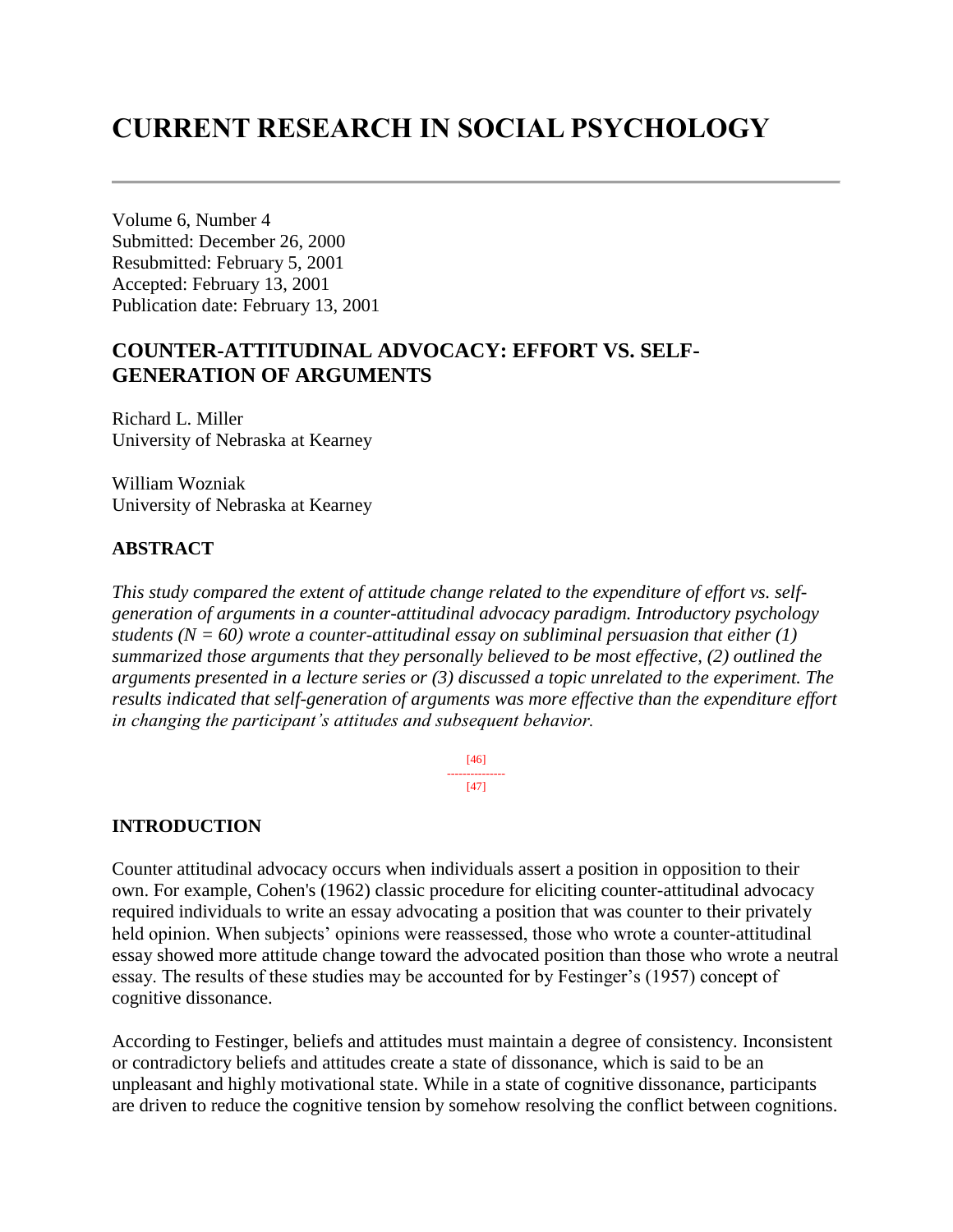In the earlier example, one's privately held opinion concerning an issue and the fact that he or she just wrote an essay espousing the opposite position puts the subject in a state of dissonance. If the essay was not written for a strong reason (e.g., the payment of money), the subject must somehow reduce the cognitive dissonance. Because the subject cannot deny writing the essay, the remaining dissonance-reducing option is to change the original opinion.

Several studies have used this essay writing procedure to demonstrate counter-attitudinal advocacy effects. For example, Leippe & Eisenstadt (1994, 1998) induced white college students to write an essay publicly endorsing a controversial proposal to double academic scholarships for African American students at their university. In these studies, the general attitude of the students towards African-Americans became more favorable as a result of writing the counter-attitudinal essays.

Various factors have been shown to be important to the success of counter-attitudinal advocacy in changing attitudes. Linder, Cooper, and Jones (1967) noted the importance of free choice. Students who were asked to write an essay and promised a small incentive exhibited significant change, but those who were required (no choice condition) to write a counter-attitudinal essay exhibited very little change. Zanna and Sande (1986) examined the effects of writing alone or in a group and demonstrated that diffusion of responsibility in a group writing situation can lessen the dissonance effects. Zimbardo (1965) noted that the amount of effort expended in the counterattitudinal advocacy can increase the amount of attitude change, and Axsom (1989) reported that mere anticipation of high effort is sufficient to arouse dissonance.

#### [47] ---------------

#### [48]

An alternative explanation for counter-attitudinal advocacy effects can be derived from studies of belief perseverance. In studies conducted by Lord, Lepper & Preston (1984), and Anderson & Sechler (1986), participants were required to explain why the opposite of their own beliefs might be true. This resulted in a less biased consideration of the evidence and attitude change in the direction of the explanation. A key factor in these studies was the source of the arguments. As Greenwald (1968) pointed out, self-persuasion is more effective than listening to the arguments of others because it is more salient, more personally relevant, and more memorable.

In this study, the topic chosen to test counter-attitudinal advocacy effects was subliminal persuasion because there is widespread belief among undergraduate students in paranormal phenomenon (see Singer & Benassi 1981; Woods 1984). For example, in a study involving undergraduate students at the University of Florida, Messer & Griggs (1989) found that 99% of those surveyed expressed belief in at least one of the ten paranormal phenomenon listed on their questionnaire. A second reason for choosing this topic was the lack of success of traditional classroom approaches in overcoming students' unfounded beliefs (c.f., Lamal 1979; Tobacyk 1983). For example, Banziger's (1983) week long course on parapsychology taught to participants in an Elderhostel program resulted in a reduction of only 8 points on the Belief in the paranormal scale. Similarly, Gray (1985), whose one semester course emphasizing methodological issues resulted in some reduction in unfounded beliefs, stated: "Should we be pleased that belief in ESP can be brought down from 85% to about 50%, or should we be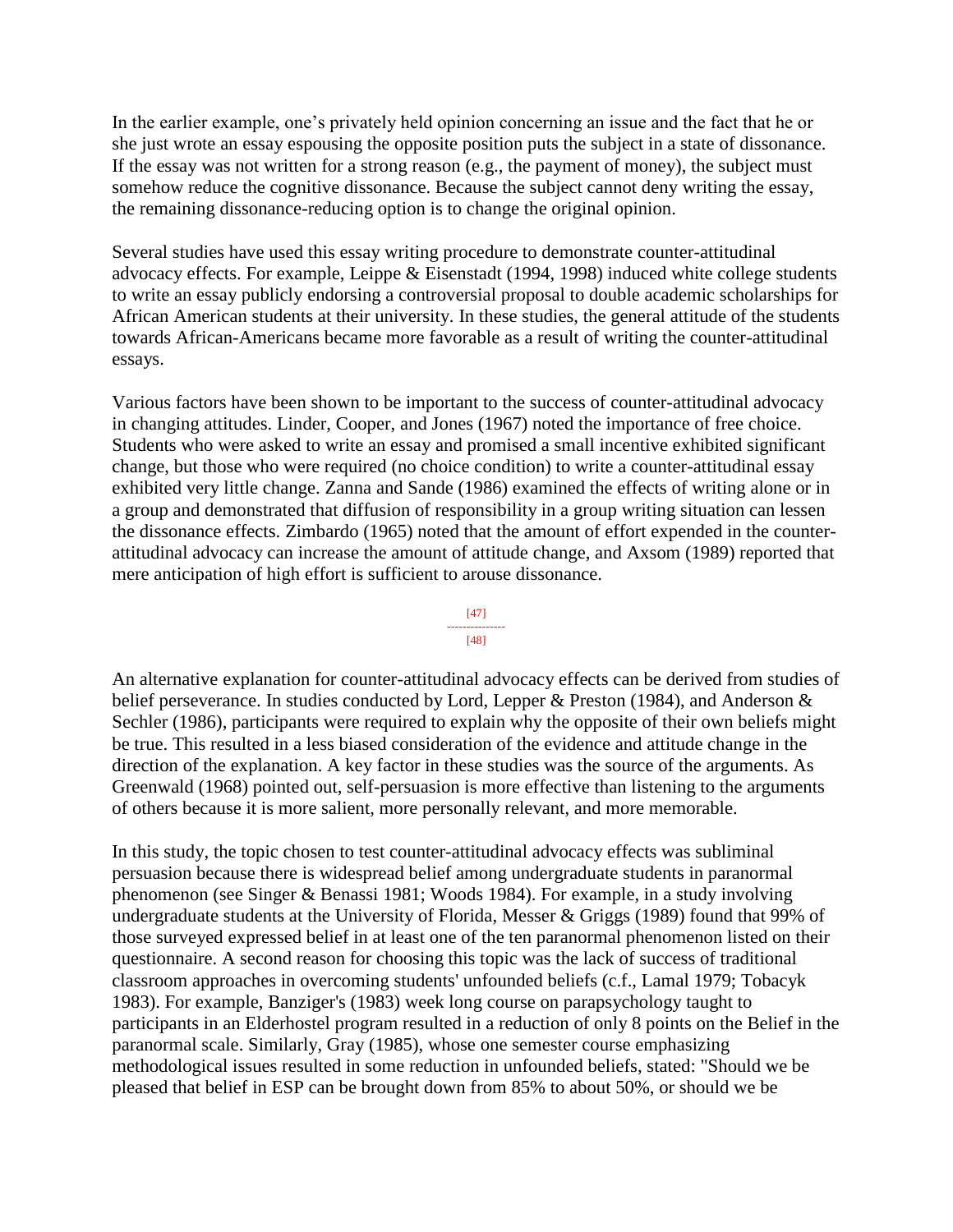seriously concerned that 50% of those tested still believe in ESP, UFOs, and Reincarnation?" (p. 269).

Using a format and topical area similar to that used in the present study, Miller, Wozniak, Rust, Miller, and Slezak (1996) found that counter-attitudinal advocacy in the form of writing an essay supporting an accepted scientific position was shown to be effective in changing students' pseudoscientific beliefs about paranormal phenomena. However, the authors pointed out that the essay task in that study involved both effort and the self-generation of arguments so it was not possible to determine which factors lead to the change. The purpose of this study is to examine the relative contribution of the expenditure of effort vs. self-generation of arguments in the efficacy of counter-attitudinal advocacy in producing attitude change.

> [48] --------------- [49]

### **METHOD**

#### **Participants**

Participants were 65 introductory psychology students (32 women, 33 men) enrolled in one of two courses taught by the same instructor at the University of Nebraska at Kearney. Five subjects were lost from the analysis because they enrolled in the course after the pretest had been administered. Participants completed the pretest, writing assignment and immediate posttest as a regular part of their course routine. The delayed posttest questionnaire was also completed as an in-class project.

#### **Materials**

The pre- and delayed post-treatment questionnaires were composed of the same 25 items. Each item was a declarative statement concerning a pseudoscientific phenomenon (e.g., "Under hypnosis, people can be induced to perform feats that they would otherwise find impossible"). The initial population of such items was taken from the *Instructor's Guide to Psychology*, (2nd ed.) by David Myers, prepared by Martin Bolt (1989). The two items specifically relevant to this study were "subliminal messages are an effective means of getting people to buy products" and "self-help tapes that use subliminal messages can help people improve themselves."

On the pre- and delayed post-treatment questionnaires, each of the 25 items thus selected was accompanied by a six-point Likert type scale, ranging from 6 (strongly agree) to 1 (strongly disagree). The items were balanced with respect to which end of the scale represented the answer that was scientifically supported.

The mail survey appeared to be a marketing survey from the campus bookstore. The survey and cover letter were typed on bookstore letterhead and the return envelope was stamped with the bookstore address. Recipients were informed that the bookstore was interested in expanding the range of products available to students. The survey instructions asked students to indicate the extent to which they would agree or disagree with stocking a variety of products. The types of products included in the survey were snack items, computer supplies, newspapers, magazines, audio items and convenience products. For each product, subjects were asked to indicate their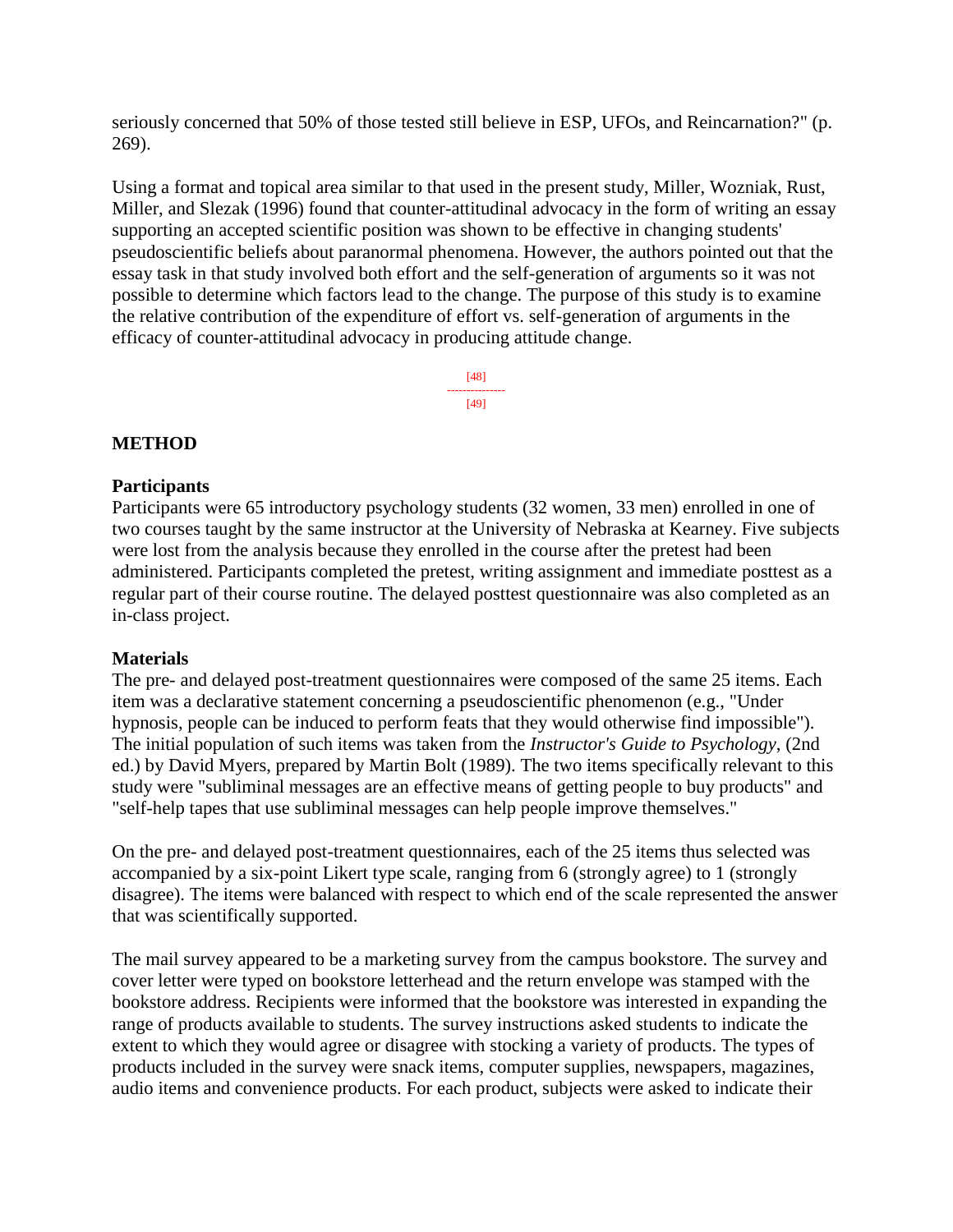own interest in having such products available (Would personally buy) as well as their opinion about the interest of other students (Carry in the bookstore). Each of these were accompanied by a six-point Likert type scale, ranging from 6 (strongly agree) to 1 (strongly disagree). The item used to measure the effectiveness of counter-attitudinal advocacy was "subliminal self-help tapes" imbedded within the audio items.



#### **Procedure**

The pre-treatment questionnaire was administered during the third week of class. It was presented as a "means of determining what students know about psychology prior to taking the introductory course."

The counter-attitudinal advocacy procedure occurred during the sixth week of class. Students were informed the week before the exercise that there would be an opportunity to earn up to ten extra credit points for participating in an in-class writing exercise. Prior to the writing exercise, the students listened to a 15 minute lecture by the instructor on critical thinking, ESP and subliminal persuasion followed by a 35 minute audio tape by Anthony Pratkanis (1991) on subliminal persuasion, self-help tapes and uses in advertising.

The instructions for the writing assignment informed students that: "You will have 30 minutes to complete this writing assignment. Your grade will be based on how well you organize and express your ideas." In the self-generation of arguments condition students were told "The topic you are to write on is The Evidence Against Subliminal Persuasion. Your task is to put forward those arguments that you personally believe to be the most effective. They can come from the lecture, the tape you listened to, or ideas that you, yourself generate. Whatever their source, the arguments you present should be limited to those most persuasive to you." In the effort condition, students were told "You will have 30 minutes to complete this writing assignment. Your grade will be based on how well you organize and express your ideas. The topic you are to write on is The Evidence Against Subliminal Persuasion. Your task is to outline the arguments against subliminal persuasion contained in my lecture as well as those you just heard on the taped lecture by Anthony Pratkanis. Limit yourself to those points covered in one or both of these presentations." In the control condition, students were told "The topic you are to write on is The Evidence Against Extra-Sensory Perception. Your task is to outline the arguments against ESP presented in the lecture and to elaborate on those arguments most persuasive to you, personally."

The control condition was designed to require neither self-generation of arguments nor effort with regard to the target topic: subliminal persuasion. To determine whether or not this manipulation was effective, the number of words written by the students in each of the conditions was tallied. Students in the effort condition who were asked to outline the 35 minute audio presentation wrote the most words  $(M = 283.5)$  as compared to students in the self generation of arguments condition ( $M = 256.2$ ). Students in the control condition who were asked to outline a portion of the material covered in the 15 minute lecture wrote the least number of words ( $M = 237.7$ ) Analysis of variance indicated that despite high variability among students in writing these essays, the difference approached significance,  $F(2,59) = 2.34$ ,  $p < .10$ . Simple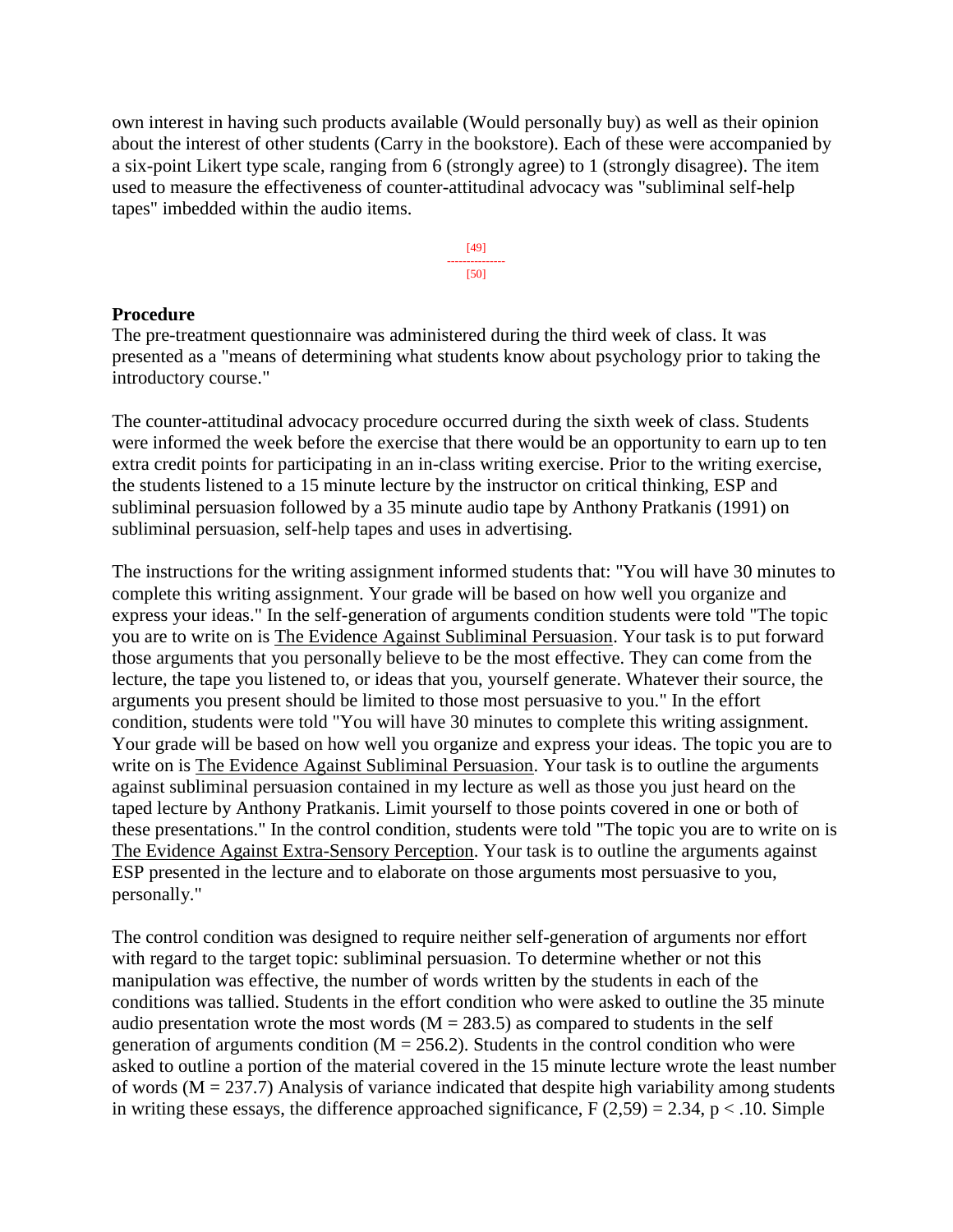effects analysis using the Student Newman-Keuls procedure indicated that the mean number of words generated in the control condition was significantly less than the mean number of words generated in the effort condition ( $p < .05$ ).



At the end of the writing assignment, the class was asked to participate in a survey conducted by the Department of Psychology on teaching methods. A colleague of the instructor entered and after the instructor had departed, administered a Departmental "Evaluation of Teaching Techniques" survey. Students were asked to rate how effective the three teaching techniques: lecture, audio tape presentation, and writing assignment were as learning experiences using a five point Likert type scale. In addition, students were requested to respond to a topic sentence covered by the three teaching methods, "Subliminal messages are an effective means of getting people to buy products" on a six-point Likert type scale, ranging from 6 (strongly agree) to 1 (strongly disagree). Students rated the extent they (a) "personally agree/disagree" that they believe (b) "others in the class agree/disagree", and that (c) "college students generally agree/disagree" with this statement.

The delayed posttest designed to measure the persistence of belief change was administered during the fifteenth week of the semester and used the same format as the immediate posttest although additional items were included to help disguise the questionnaire. The bookstore questionnaire was mailed to the participants of the study via campus mail under the Campus Bookstore letterhead during the twelfth week of the semester. The questionnaires were coded so that the condition of the participant could be ascertained. Students were asked to fill out the questionnaire and return it to a campus post box or to a box in the campus bookstore. During the fourteenth week of the semester, follow-up telephone reminders were made to those participants who had not returned their questionnaire.

# **RESULTS**

To examine the relative effectiveness of self-generation of arguments vs. effort, a 3 (Type of Writing Assignment) X 2 (Time: Pre- vs. Immediate Posttest vs. Delayed Posttest) repeated measures analysis of variance was performed on the in-class survey data. A significant main effect for Time,  $F(2, 110) = 40.25$ ,  $p < .001$ , was found. Also, the Type of Writing Assignment X Time interaction was significant,  $F(4, 110) = 3.19$ ,  $p < .02$ . Figure 1 presents these means.

**Figure 1.**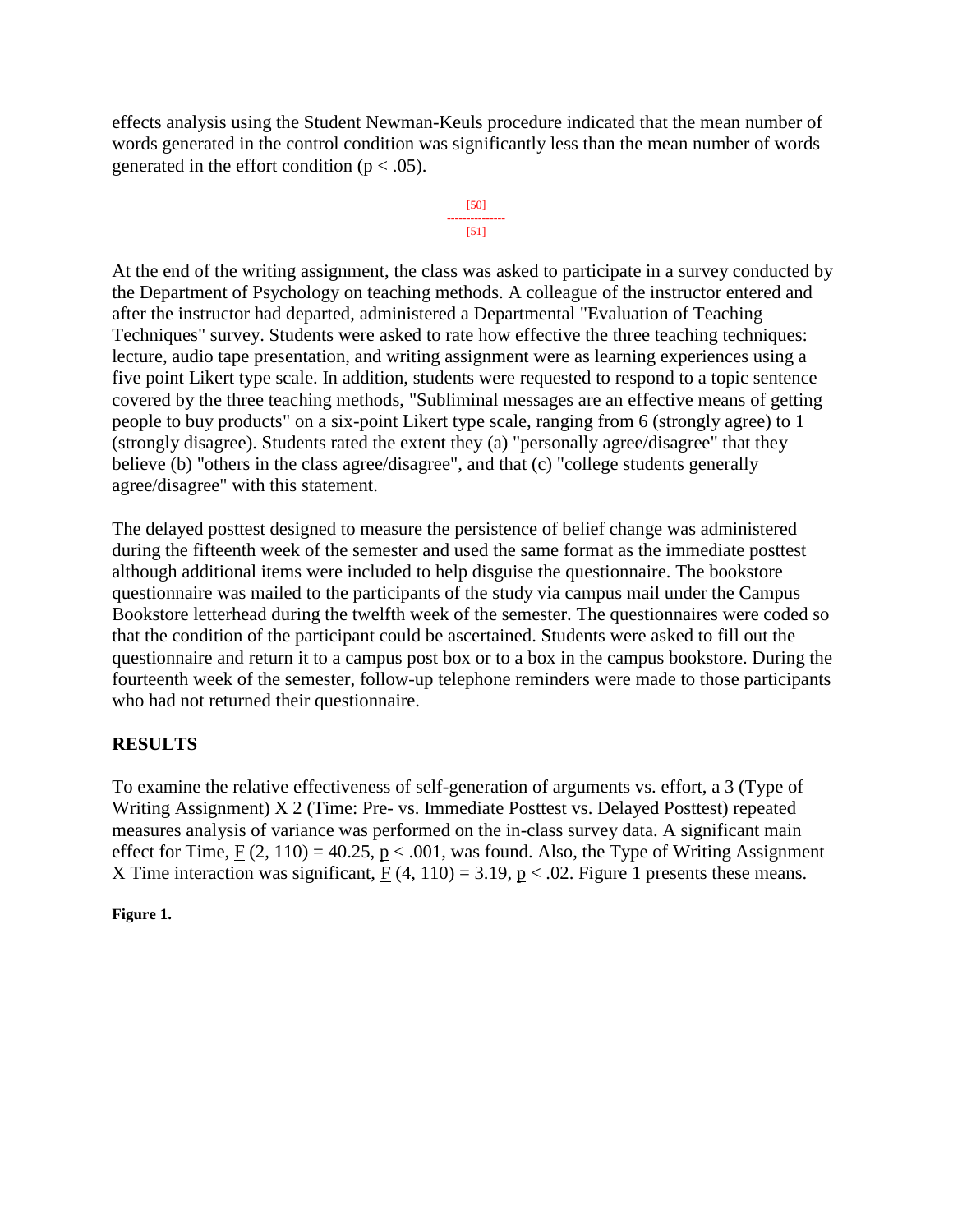

Simple effects analysis of the pretest means indicated no differences as a result of type of writing assignment,  $(F < 1)$ . This was as expected since the writing assignment had not yet been given to the students. Simple effects analysis of the immediate posttest means indicated that selfgeneration of arguments ( $M = 1.79$ ) was more effective in causing belief change than effort ( $M =$ 2.65), t (37) = 2.11, p < .05, or the control condition,  $(M = 2.95)$ , t (38)= 3.14, p < .01. There was no significant difference between effort and the control condition,  $t(39) = .67$ ,  $p = ns$ . Analysis of the differences between the conditions at the delayed posttest indicated that self-generation of arguments ( $M = 2.24$ ) resulted in more belief change than did effort ( $M = 3.29$ ), t (35) = 1.91, p  $< .06$ , or the control condition, (M = 3.20), t (36) = 2.39, p  $< .05$ . Again, no significant difference was found between the effort and control conditions, t  $(39) = .19$ ,  $p = ns$ .

The marketing survey administered by the bookstore contained two critical measures of belief change: The first was the question that asked participants if they would personally buy subliminal self-help tapes. The second was the question as to whether or not the bookstore should stock such tapes. Analysis of variance indicated a significant effect of Type of Writing Assignment on the extent to which participants indicated that they would buy subliminal tapes, F  $(2,44) = 10.18$ , p < .001. Simple effects analysis indicated that participants in the self-generation of arguments condition ( $M = 1.87$ ) indicated significantly less interest in buying subliminal tapes than those in the effort condition  $(M = 2.71)$ , t  $(30) = 2.25$ , p < .05, or those in the control condition (M = 3.67), t (28) = 4.68, p < .001.

Analysis of variance also indicated a significant effect of Type of Writing Assignment on participants' opinion about whether the bookstore should or should not carry such tapes, F (2,44)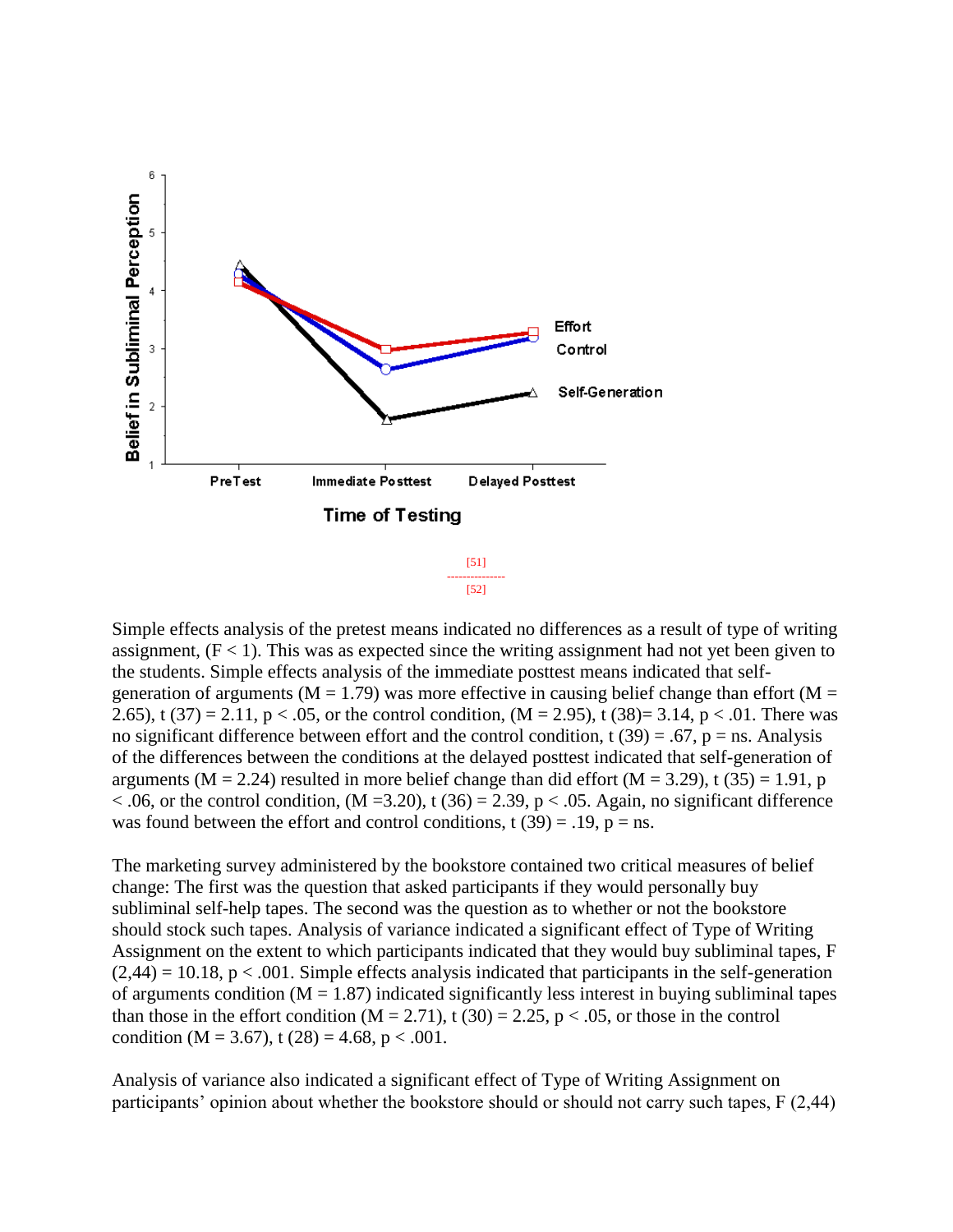$= 3.45$ , p  $< .05$ . Simple effects analysis indicated that participants in the self-generation of arguments condition  $(M = 2.60)$  were less likely to agree that the bookstore should stock subliminal tapes when compared to those in the control condition ( $M = 3.80$ ), t (28) = 2.62, p < .01. Participants in the effort condition ( $M = 3.24$ ) did not significantly differ from those in the self-generation of arguments or control conditions ( $ts = ns$ ).

|                        | <b>Buy Personally</b> |           |    | <b>Bookstore Should Carry</b> |           |    |
|------------------------|-----------------------|-----------|----|-------------------------------|-----------|----|
| Condition              | M                     | <b>SD</b> | n  | M                             | <b>SD</b> | n  |
| <b>Self-Generation</b> | 1.87                  | 0.92      | 15 | 2.60                          | 1.12      | 15 |
| <b>Effort</b>          | 2.71                  | 1.16      | 17 | 3.24                          | 1.25      | 17 |
| Control                | 3.67                  | 1.18      | 15 | 3.80                          | 1.37      | 15 |

**Table 1. Interest in Purchasing Subliminal Tapes by Counter-Attitudinal Advocacy Condition**

[52] --------------- [53]

#### **DISCUSSION**

Counter-attitudinal advocacy in the form of writing an essay supporting an accepted scientific position was shown to be effective in changing students' erroneous beliefs. Merely "taking notes" or repeating back in outline form what the professor had said was no more effective in changing beliefs than writing an essay on an unrelated topic. Despite the longer essays written in the effort condition, participants who engaged in the self-generation of the counter-attitudinal arguments showed substantially more attitude change in comparison to those in the other more effortful activity.

In addition to the measure of attitude change, behavioral intentions were also affected by counter-attitudinal advocacy. Using a disguised situation that altered the context in which the counter-attitudinal advocacy originally occurred, it was found that individuals who generated their own arguments against subliminal perception were the least inclined to buy subliminal selfhelp tapes or to suggest that the bookstore stock such tapes. This suggests that counter-attitudinal advocacy that utilizes the self-generation of arguments is particularly robust in changing attitudes and behavior.

Several theorists have examined the conditions under which dissonance motivation can exist (Cooper & Fazio 1984, Thibodeau & Aronson 1992). One of the key factors in creating a sense of insufficient justification for engaging in a counter-attitudinal behavior is the lack of an explanation that allows the original attitude to stand uncontested by the dissonance inducing task. Effort, even effort with only a small incentive, can in the context of a class assignment be seen by some as justifiable and therefore non-dissonance provoking. Those whose classroom performance is such that they are in desperate need of a few additional points and those whose quest for points are insatiable regardless of their performance both may find sufficient justification for the effort they expend in writing a counter-attitudinal essay. Self-generation of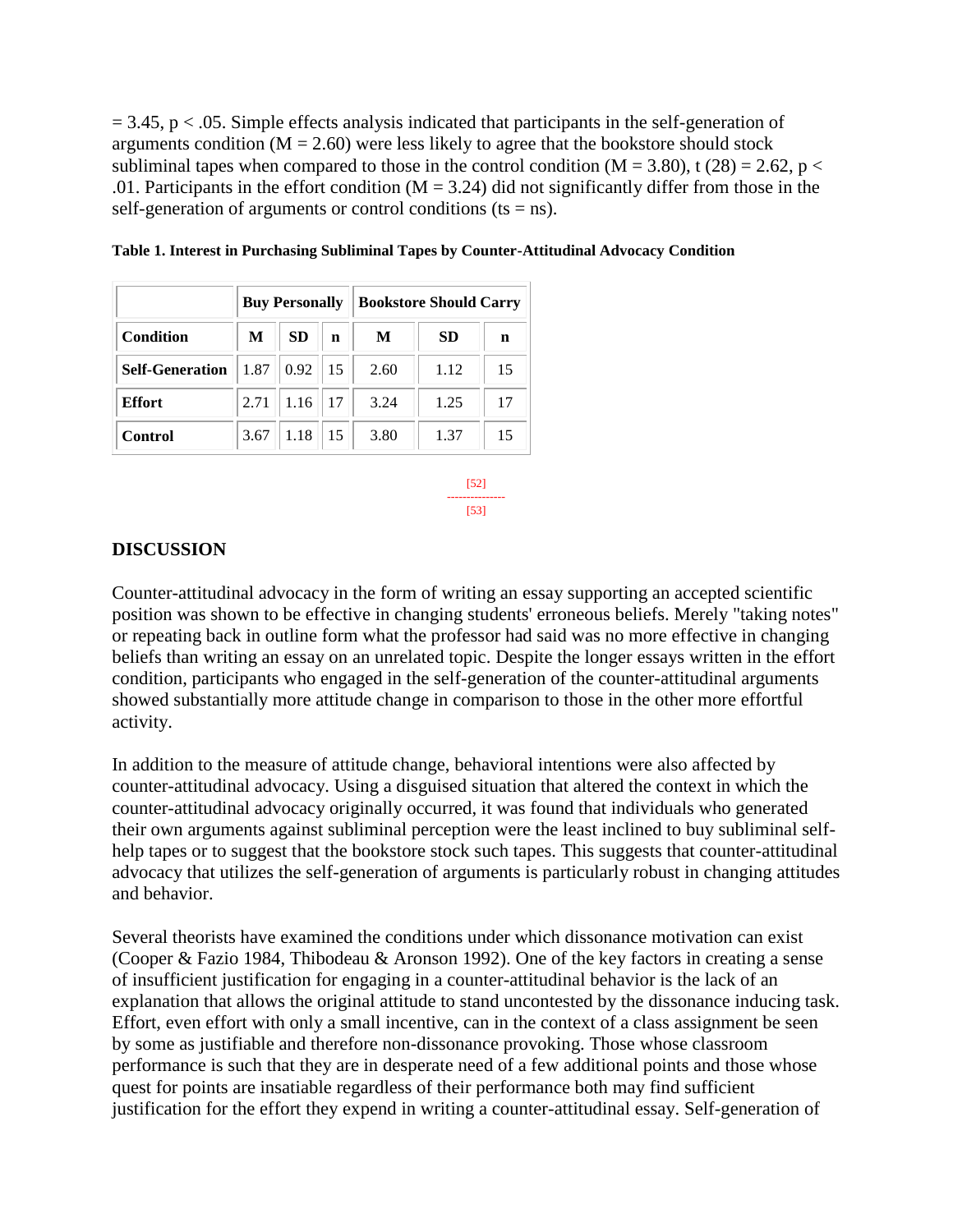arguments goes more to the heart of dissonance motivation. How can I come up with such plausible reasons if I don't believe they have merit? Self-discrepancy theory (Higgins 1989) suggests that people are motivated to maintain consistency among their various attitudes and beliefs about who they are. It may be that self-generation of arguments taps into self-discrepancy as well as the dissonance that results from engaging in a behavior with insufficient justification.

This research examined the extent to which self-generation of arguments convinced individuals that their previously held beliefs were wrong . As such, it fits clearly in the area of cognitive dissonance. However, is it not also possible that self-generation of arguments can be a powerful means for convincing ourselves that we were right all along? To evaluate the extent to which self-generation of arguments can work independently of dissonance arousal, a study that compares the extent of attitude change as a result of counter-attitudinal advocacy, neutralattitudinal advocacy and pro-attitudinal advocacy could be conducted.

> [53] --------------- [54]

#### **REFERENCES**

Anderson, C. A., and Sechler, E. S. (1986). "Effects of explanation and counterexplanation on the development and use of social theories." *Journal of Personality and Social Psychology*, 50: 24-34.

Axsom, D. (1989). "Cognitive dissonance and behavior change in psychotherapy." *Journal of Experimental Social Psychology*, 25: 234-252.

Banziger, G. (1983). "Normalizing the paranormal: Short-term and long-term change in belief in the paranormal among older learners during a short course." *Teaching of Psychology*, 10: 212- 214.

Bolt, M. (1989). *Instructor's resources for use with Myers: Psychology, Second edition*. New York: Worth.

Cohen, A. R. (1962). "An experiment on small rewards for discrepant compliance and attitude change." In J. W. Brehm & A. R. Cohen (Eds.) *Explorations in cognitive dissonance* (pp. 73-78). New York: Wiley.

Cooper, J., and Fazio, R. H. (1984) "A new look at dissonance theory." *Advances in Experimental Social Psychology*. 17: 229-265.

Festinger, L. (1957). *A theory of cognitive dissonance*. Palo Alto, CA: Stanford University Press.

Gray, T. (1985). "Changing unsubstantiated belief: Testing the ignorance hypothesis." *Canadian Journal of Behavioral Science*, 17: 263-270.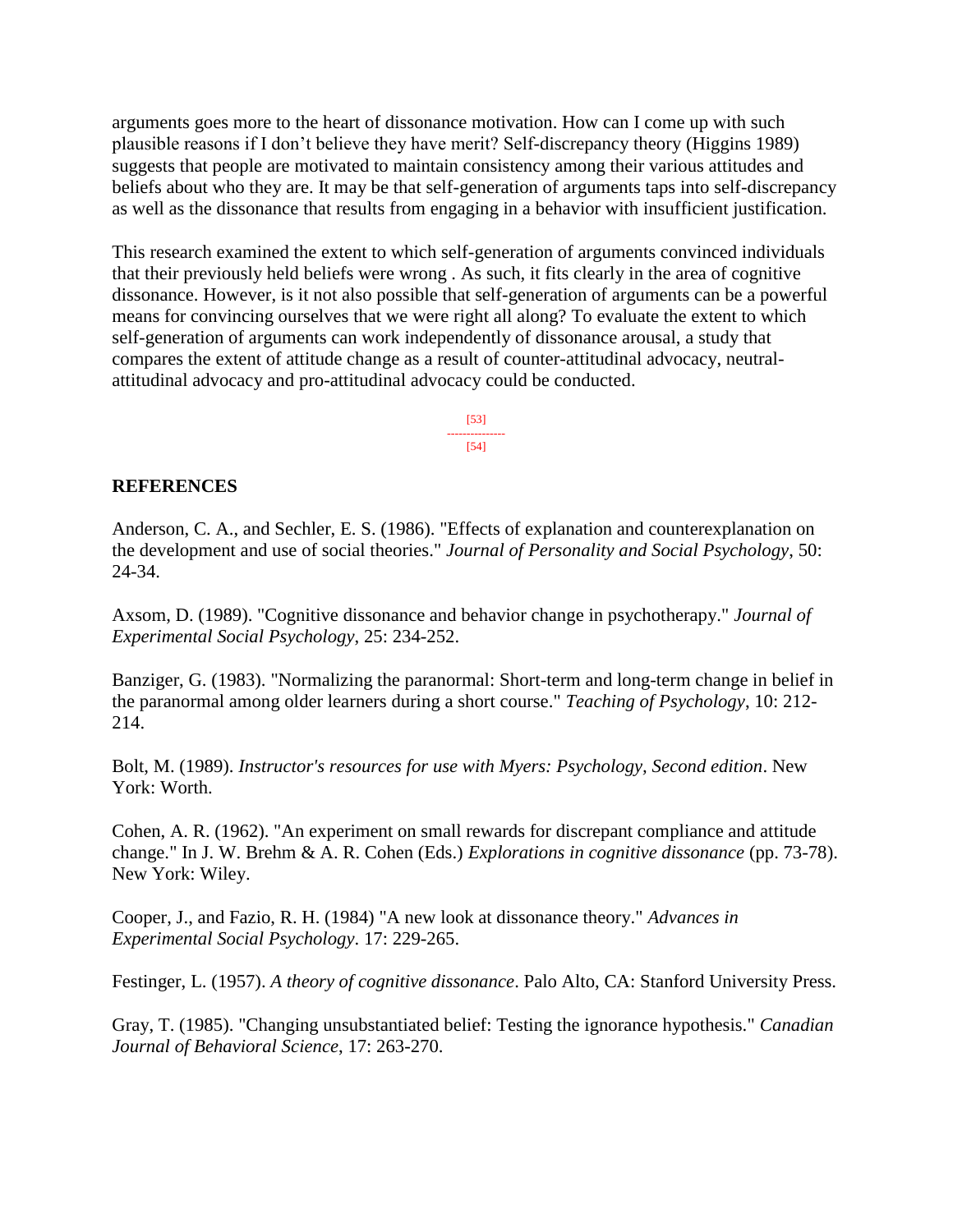Greenwald, A. G. (1968). "Cognitive learning, cognitive response to persuasion, and attitude change." In A. G. Greenwald, T. C. Brock, & T. M. Ostrom (Eds.), *Psychological foundations of attitudes* (pp. 147-170). New York: Academic.

Higgins, E. T. (1989). "Self-discrepancy theory: What patterns of self-beliefs cause people to suffer? In L. Berkowitz (Ed.), *Advances in experimental social psychology* 22: 93-136. New York: Academic Press.

> [54] --------------- [55]

Lamal, P. A. (1979). "College students' common beliefs about psychology." *Teaching of Psychology*, 6: 155-158.

Leippe, M. R., and Eisenstadt, D. (1998) "A self-accountability model of dissonance reduction: Multiple modes on a continuum of elaboration." In E. Harmon-Jones and J. S. Mills (Eds.), *Cognitive dissonance theory: Revival with revisions and controversies.* Washington D. C.: American Psychological Association.

Leippe, M. R., and Eisenstadt, D. (1994) "Generalization of dissonance reduction: Decreasing prejudice through induced compliance." *Journal of Personality and Social Psychology*. 67: 395- 413.

Linder, D. E., Cooper, J., and Jones, E. E. (1967). "Decision freedom as a determinant of the role of incentive magnitude in attitude change." *Journal of Personality and Social Psychology,* 6*:*  245-254.

Lord, C. G., Lepper, M. E., and Preston, E. (1984). "Considering the opposite: A corrective strategy for social judgment." *Journal of Personality and Social Psychology*, 47: 1231-1243.

Messer, W. S., and Griggs, R. A. (1989). "Student belief and involvement in the paranormal and performance in introductory psychology." *Teaching of Psychology*, 16: 187-191.

Miller, R. L., Wozniak, W., Rust, M., Miller, B., and Slezak, J. (1996). "Counterattitudinal advocacy as a means of enhancing instructional effectiveness: How to teach them what they don't want to know." *Teaching of Psychology*, 23: 215-219.

Pratkanis, A. (1991, May). *The cargo cult science of subliminal persuasion*. Paper presented at the 15th Anniversary CSICOP Conference, Berkeley, CA.

Singer, B. F., and Benassi, V. A. (1981). "Occult beliefs." *American Scientist*, 69: 49-55.

Thibodeau, R., and Aronson, E. (1992) "Taking a closer look: Reasserting the role of the selfconcept in dissonance theory." *Personality and Social Psychology Bulletin*. 18: 591-602.